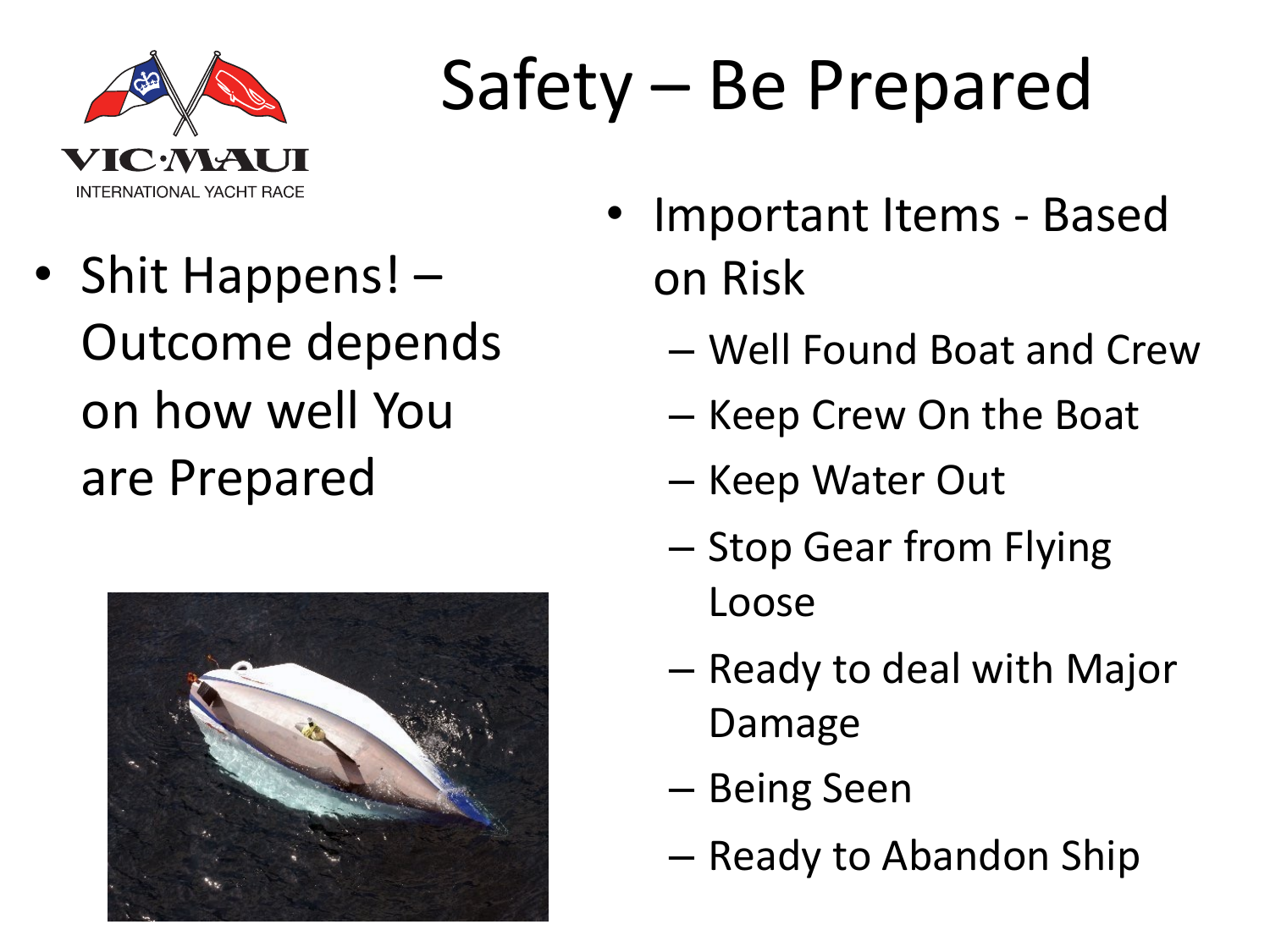

### Safety Framework

- Notice of Race and Appendix A
- ISAF 2018-2019 Offshore Special Regulations
- NOTE: Appendix B is to assist, it is not the Rule

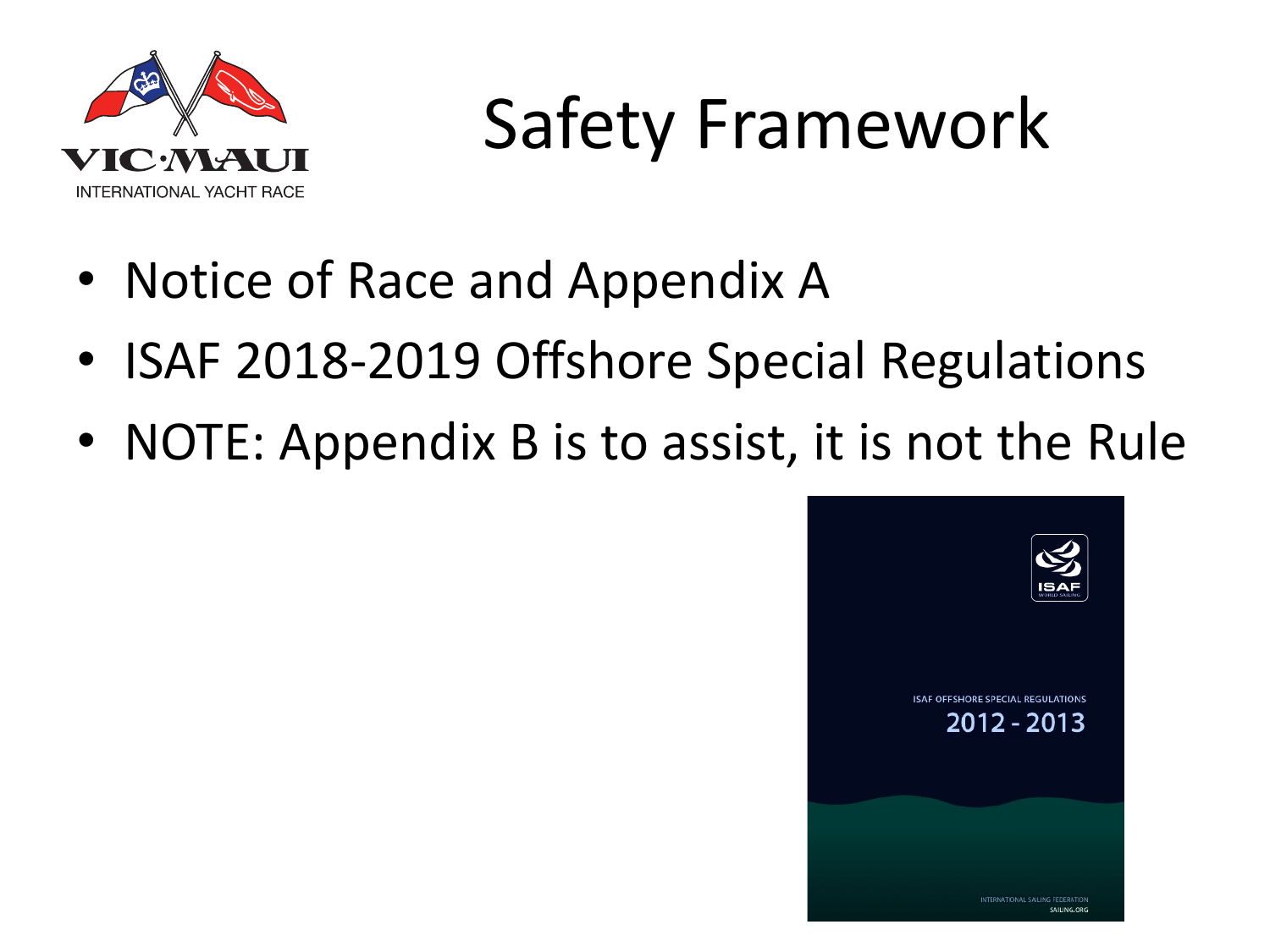

#### Safety Preparations

- #1 Crew experience and training
- #2 Boat inspected and maintained
- #3 Most of the equipment is what should already be on a "well-found" boat
- Big Decisions should be made early
	- Rig and steering inspections
	- Emergency steering system
	- Liferaft selection & storage location
	- Communication gear (SSB or Satphone)
	- Clipping Locations work stations, pad-eyes, jacklines
	- Closure of companionway
	- Storm sails buy or borrow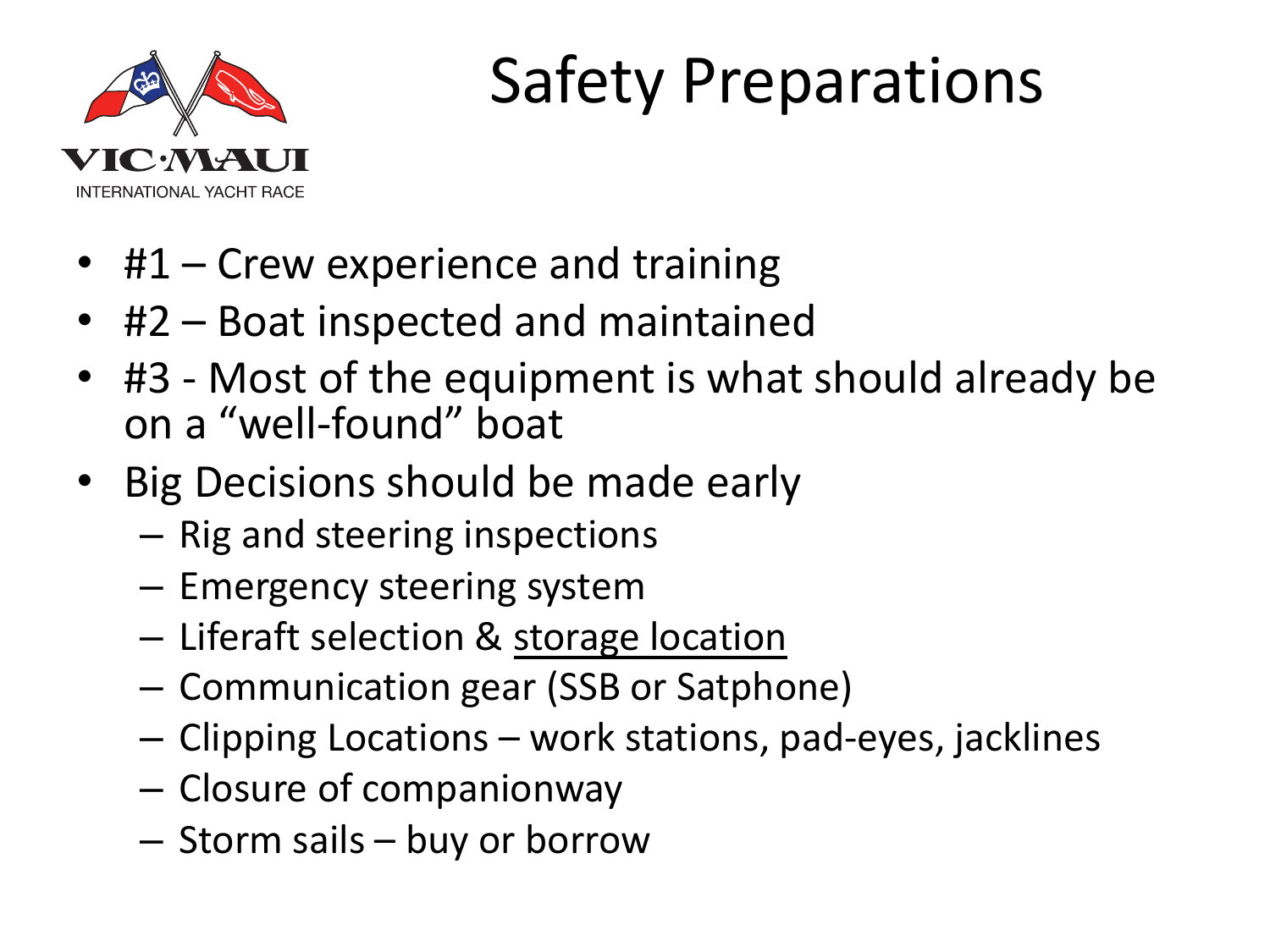

# Typical Deficiences -1

- Crew Training safety at sea, first aid, MOB
- Liferaft location secured, not exposed to elements, speed of deployment
- Proof that emergency steering works
- Location and number of clipping points
- Method to secure companionway from inside
- Deployment of storm sails
- Method of securing heavy objects
	- batteries, engine, mast step, locker lids, anchors, floorboards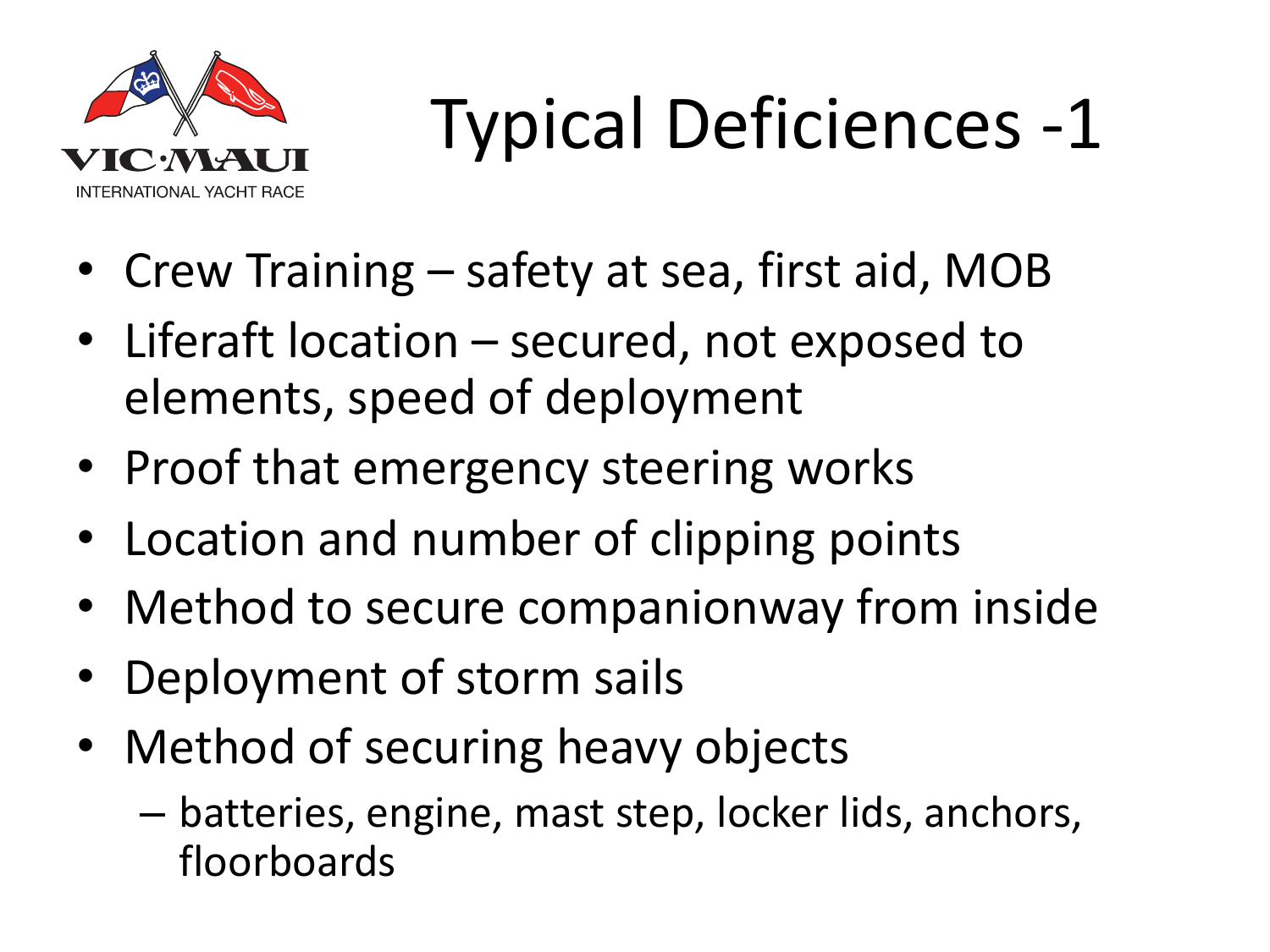

# Typical Deficiencies -2

- Certificates for EPIRB, Liferaft and MOM servicing, MOB practice
- Reserve navigation lights has separate power
- Email compatibility with SSB or Satphone
- Proper tethers with overload flag
- Labels on inward opening hatches
- VHF/SSB cabling to limit cable loss
- MOB GPS alarm from Helm
- Access to bilge pump & pump handles attached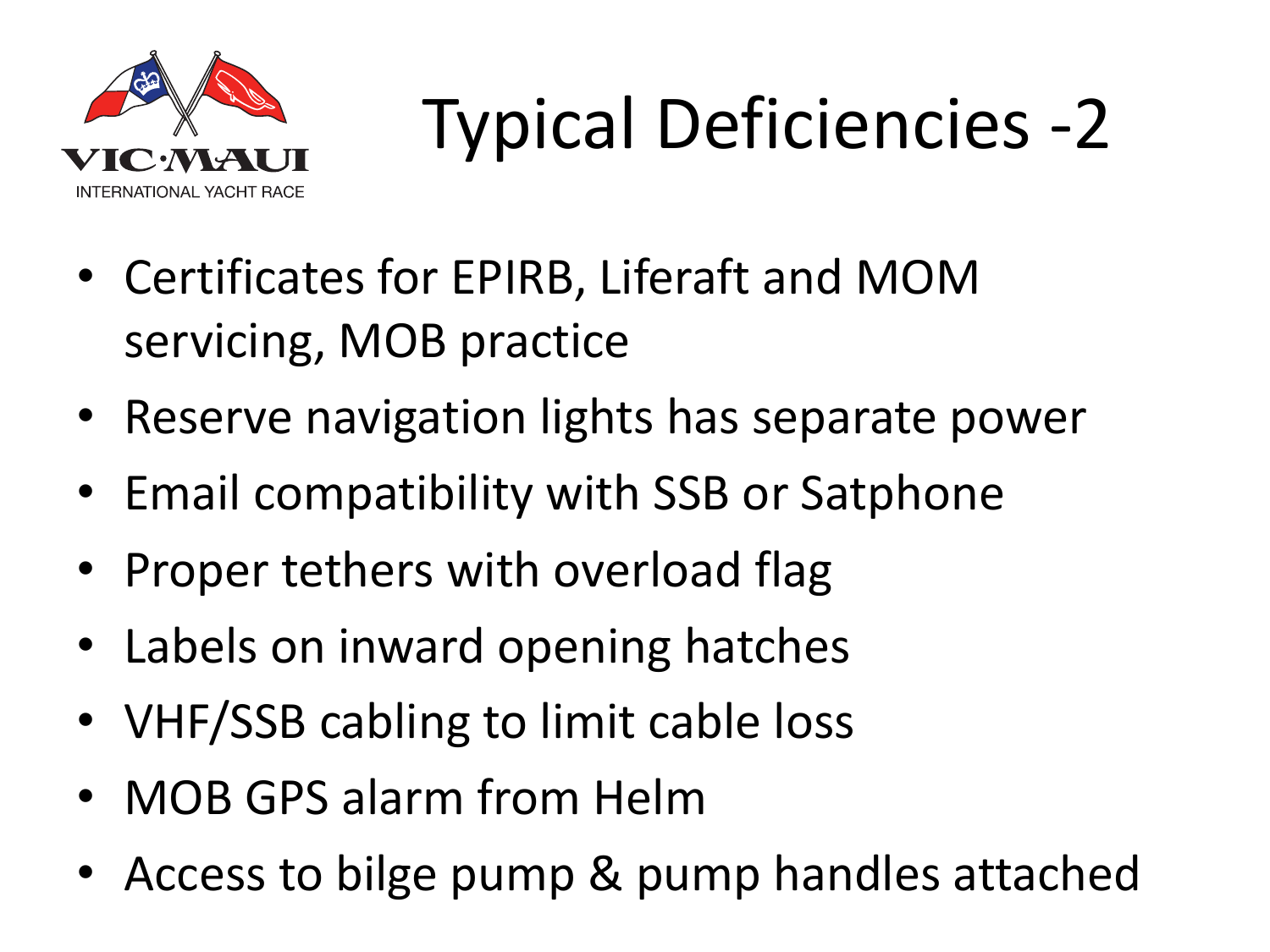

## Topics of Interest

- RC communication by email
- DSC capability for SSB/HF radios
- Use of AIS transmitter, sharing VHF antenna, radar reflector
- Appropriate charts
- Grab bag contents
- List of Safety Inspectors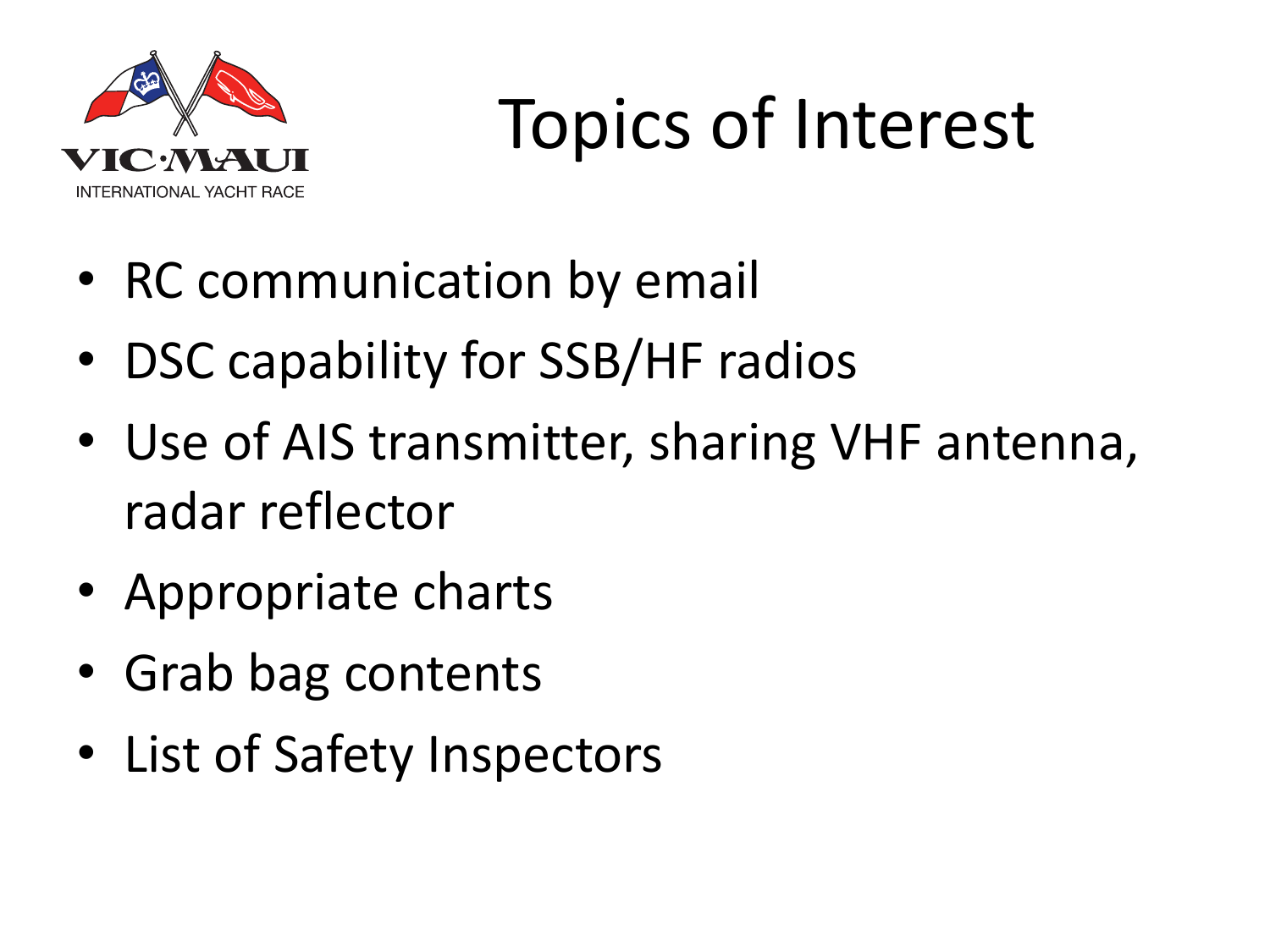

### Consultation Process

- Start Preparations Now
- By April 29/22 Make Appointment for Consultation on-line
- Complete Consultation by June 4/22
	- Some documents must be filed with RC
- Submit signed Appendix B by Jun 20/22
- Confirmation of completion remaining deficiencies prior to Start